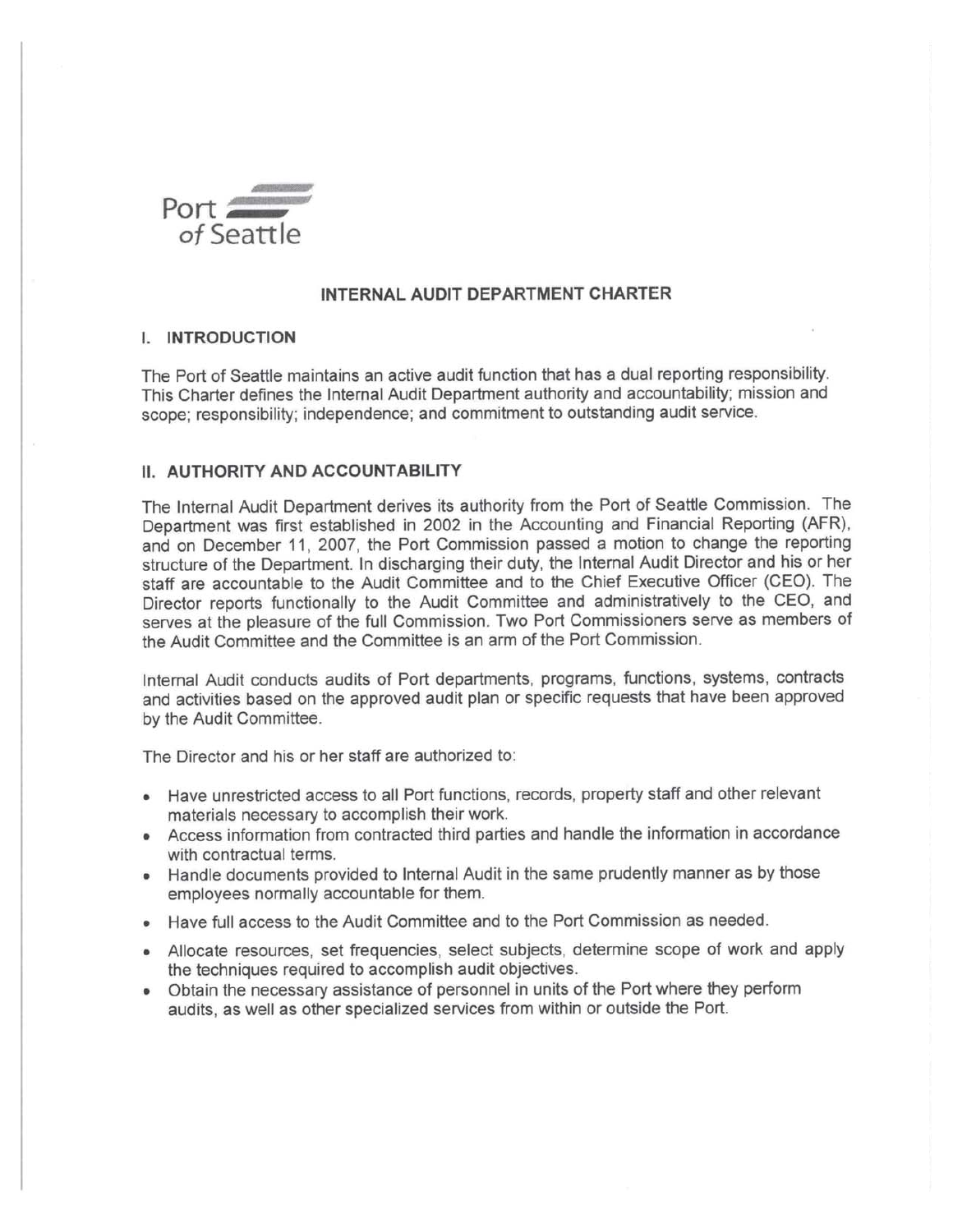- Report significant issues related to the processes for controlling the activities of the Port and its tenants, customers and vendors, including potential improvements to those processes, and provide information concerning such issues through resolution
- Provide information periodically on the status and results of the annual audit plan and the sufficiency of department resources
- Coordinate with and provide oversight of other control and monitoring functions (e.g., risk management (ERM), compliance, security, legal, ethics, environmental, external audit)

#### III. MISSION AND SCOPE OF WORK

The Internal Audit Department's (lAD) mission is to provide independent, objective assurance and nonaudit or consulting services designed to add value and to improve Port's operations. The lAD helps the Port accomplish its objectives by bringing a systematic, disciplined approach to evaluate and improve the effectiveness of risk management, control and governance processes.

The lAD scope of work is to determine whether the Port's network of risk management, control, accountability and governance processes, as designed and represented by management, is adequate and functioning in a manner to ensure:

- Risks are appropriately identified and managed.
- Significant financial, managerial and operating information is accurate, reliable and timely.
- Employee's actions are in compliance with policies, standards, procedures and applicable laws and regulations.
- Resources are acquired economically, used efficiently and adequately protected.
- Programs, plans and objectives are achieved.
- Quality and continuous improvement are fostered in the Port's control process.
- Significant legislative or regulatory issues impacting the organization are recognized timely and addressed properly.
- Opportunities for improving management control, streamlining processes, and improving public perception may be identified during audits. These will be communicated to the appropriate level of management.

#### IV. RESPONSIBILITY

#### A. The Director and His or Her Staff Have Responsibility To:

• Develop a flexible annual audit plan using appropriate risk-based methodology, including any risks or control concerns identified by management, and submit that plan to the Audit Committee for review and approval.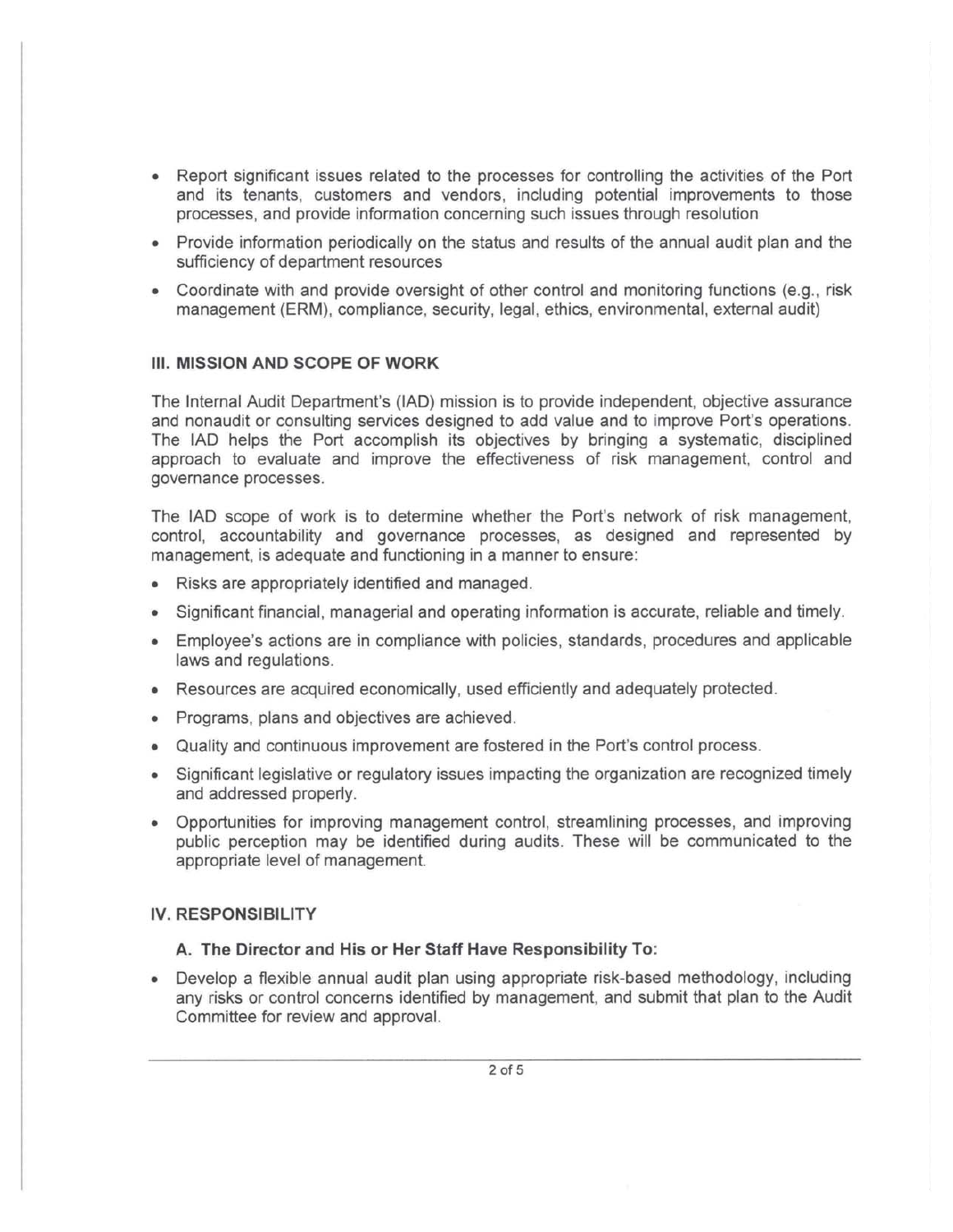- Implement the annual audit plan, as approved by the Audit Committee, including any special tasks or projects requested by management and the Audit Committee
- Maintain a professional audit staff with sufficient knowledge, skills, experience and professional certifications to meet the requirements of this Charter
- Establish a quality control and assurance program by which the Director monitors the operation of internal auditing activities.
- Provide non-audit and consulting services beyond internal audltinq's assurance services, to assist management in meeting its objectives (e.g., facilitation, process design, training and advisory services), provided the services do not impair auditor's independence.
- Evaluate and assess significant functions and new or changing services, processes, operations and control processes coincident with their development, implementation and/or expansion.
- Issue quarterly reports (or more frequently as requested) to the Audit Committee and management summarizing results of audit activities.
- Keep the Audit Committee informed of emerging trends and successful practices in internal auditing.
- Provide a list of significant measurement goals and results of the lAD to the Audit Committee (e.g., the status of the work plan accomplished, budget hours used).
- Assist in the investigation of suspected fraudulent activities within the organization and notify management of the results.
- Consider the scope of work of the external auditors and regulators, as appropriate, for the purpose of providing optimal audit coverage to the organization at a reasonable overall cost.
- Follow up on audits to ensure agreed-upon corrective actions have been taken and provide periodic follow up reports.
- Exercise due professional care in the conduct of the audits.
- Obtain an external peer review at least once every three years.
- In February of every year, the Director will provide to the Audit Committee the mandatory annual communication required by the IIA standards specifically on the organizational independence, department charter review, and results of the department quality assurance program.

#### B. Port Management is Responsible To:

- Maintain an effective system of internal controls, document policy and procedures, and ensure information is accurate and reliable.
- Comply with laws and regulations including Port policies and procedures.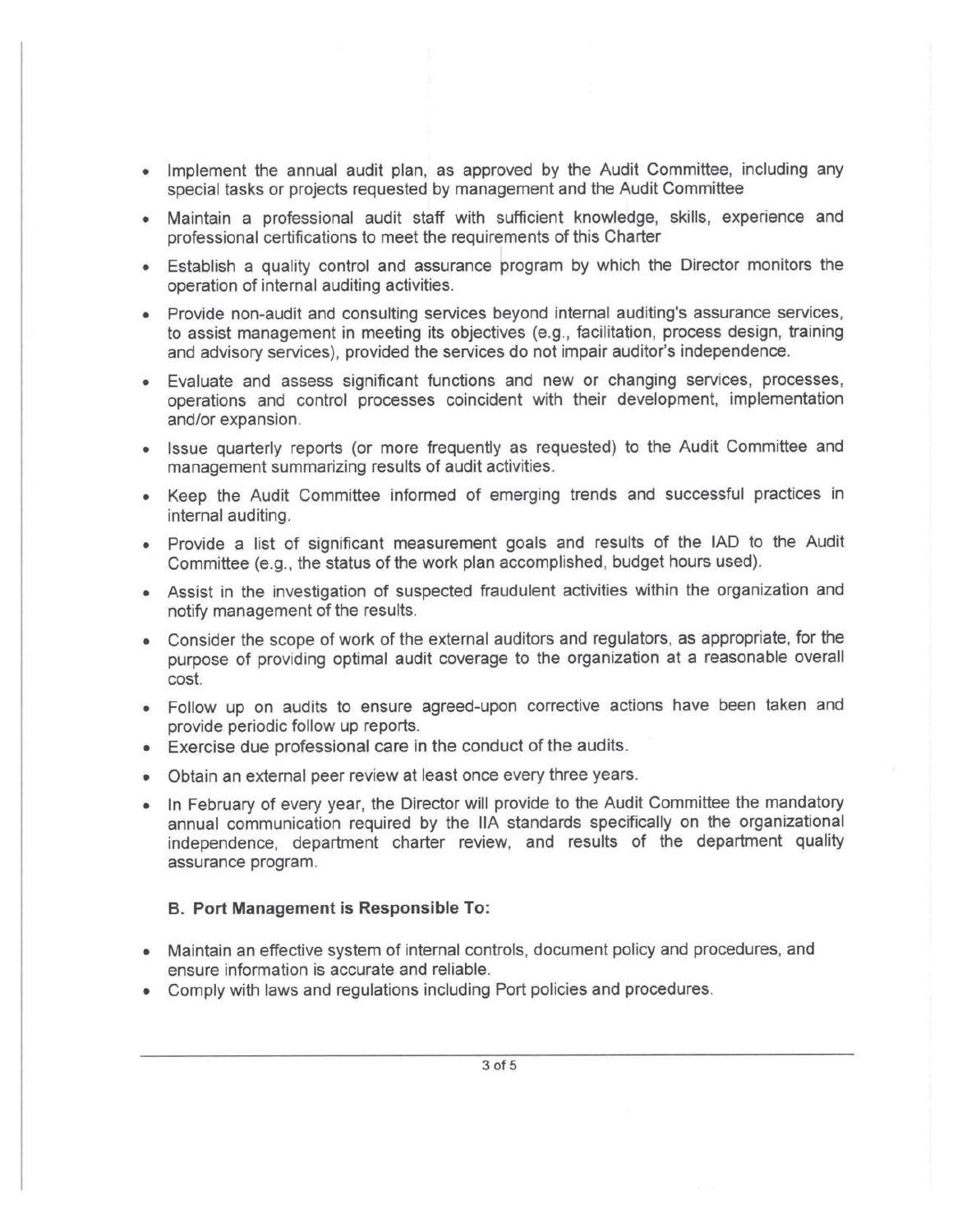- Cooperate fully with auditors during discharge of their duties including making available material or information requested by internal audit staff or any other external auditors managed by the Internal Audit Department.
- Provide timely response to audit findings and recommendations.
- Assure timely implementation of agreed-upon corrective action(s) to audit recommendations.

### V. **INDEPENDENCE**

Internal Audit is independent of the activities it reviews. Specifically, internal audit staff may not review areas where they were responsible for the design or operation of the area. The audit staff is responsible for maintaining their independence and integrity in all services they provide.

All Internal Audit activities shall remain free from interference relative to matters of audit selection, scope, procedures, frequency, timing, or report content to maintain independence and objectivity. The Director shall report any impairment to independence, or unjustified restriction or limitation to audit selection, scope, procedures, frequency, timing or report content promptly to the Audit Committee and to the CEO.

To provide for the independence of the Internal Audit Department, its staff reports to the Internal Audit Director. The Director reports administratively to the Chief Executive Officer and functionally to the Audit Committee. This structure permits the rendering of impartial and unbiased judgment essential to the proper conduct of audits.

The Audit Committee will regularly review Internal Audit Department's staffing needs including its annual budget and recommend to the full Commission for approval.

The Audit Committee will review the appointment, replacement or dismissal of the Internal Audit Director and recommend to the full Commission to take action.

To further ensure independence, the Director and staff of the Internal Audit Department are not authorized to:

- Perform any operational duties for the Port.
- Initiate or approve accounting transactions external to the Internal Audit Department.
- Direct the activities of any Port employee not employed by the Internal Audit Department, except to the extent such employees have been appropriately assigned to the audit team to assist the internal auditors.

## **VI. COMMITMENT TO QUALITY -- STANDARDS OF AUDIT PRACTICE**

Internal Audit staff commits to providing outstanding audit service through timely, unbiased, value-added assurance, and consulting services.